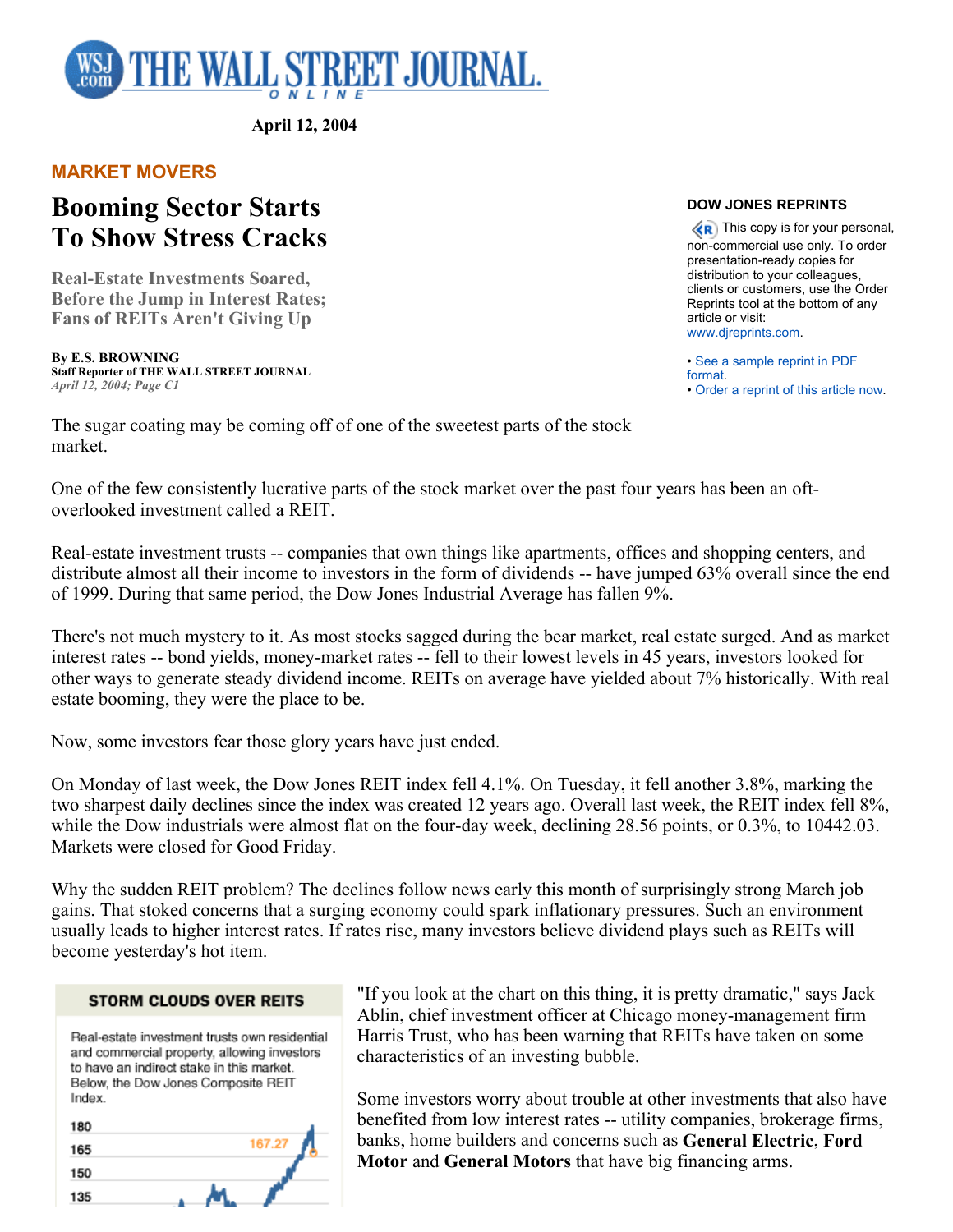Many on Wall Street shrug off those worries. They believe REITs and other rate-sensitive investments already have over-reacted.

Merrill Lynch, for example, published a report last week urging investors to use sharp declines as an opportunity to buy REITs that specialize in health-care properties such as nursing homes.

REIT fans point out that the Federal Reserve isn't likely to raise interest rates all that rapidly, meaning that REIT dividends could remain much higher than market yields for some time.

But there is a second problem, and it has to do with the size of the overall REIT market. In a U.S. stock market whose current value is more than \$13 trillion, REITs taken together have a market value of around \$210 billion, says David Shulman, senior REIT analyst at New York brokerage firm Lehman Brothers. That is less than 2% of the stock market. It is less than the market value of General Electric alone -- or **Microsoft** or **Exxon Mobil**.

So when investors began chasing REITs a few years ago, there were a limited number of REITs to chase. As investors' dollars poured in, REIT values soared to records, leading people like Mr. Ablin and Mr. Shulman to begin warning of a bubble.

"REITs peaked on April Fools' Day, which is a little joke we have around here," Mr. Shulman says. "These stocks were trading at all-time highs. They were up for 14 straight months without a correction. They were trading at 135% of net asset value," based on the overall appraised value of the assets that they own.

Their prices were 13 times their income from operations, also a record, he says. Prices got so high that their average yield -- their dividend divided by their price -- fell below 6%.

When an asset is that stretched, it takes only a small blemish to cause a problem for marginal investors. That is why REITs fell so sharply at the start of last week, on the fear that market yields are due to rise now.

Similar worries last week hit other sectors. Investors have begun wringing their hands about what they call the "carry trade," or the strategy of borrowing money at low short-term rates and investing it at higher long-term rates. That works fine until short-term rates rise, when it can turn into a vise.

Many financial companies have used that strategy. An investment institution can borrow short-term for 3% or less and get a yield from a REIT of 6% or more. A bank can borrow for as little as 1% overnight and then lend at 5% or more longer-term.

It sounds like a no-brainer. But when short-term rates go up, the cost of funding a longer-term investment rises, and the income from the longer-term investment stays the same -- or even falls, if the value of the longer-term asset declines. A brokerage firm or money manager investing in long-term mortgages, a bank that has issued long-term loans, or an individual who owns REITs finds his or her profit margin shrinking.

Investors generally don't wait and react after a problem blossoms; they react as soon as they get a whiff. That helps explain not only why people have begun moving out of REITs, but also why there has been erosion in junk bonds and in the stocks of companies such as banks, brokerage firms and money-management firms that have used the carry trade.

For REITs and similar investments, the question now is how badly overvalued they became during the period of extremely low rates, and whether last week's pullback was enough of a decline to correct the problem. Many investors think that some REITs, at least, are due to rebound.

"I think REITs have a lot of room to go up, especially if the economy improves," says Michael Cuggino, president of Permanent Portfolio Funds, which manages \$250 million in San Francisco and invests in a number of REITs.

Higher rates could push individuals to rent apartments rather than buy homes, he says, meaning "apartment REITs are an area that could do well." That is especially true if employment continues to pick up. Office REITs